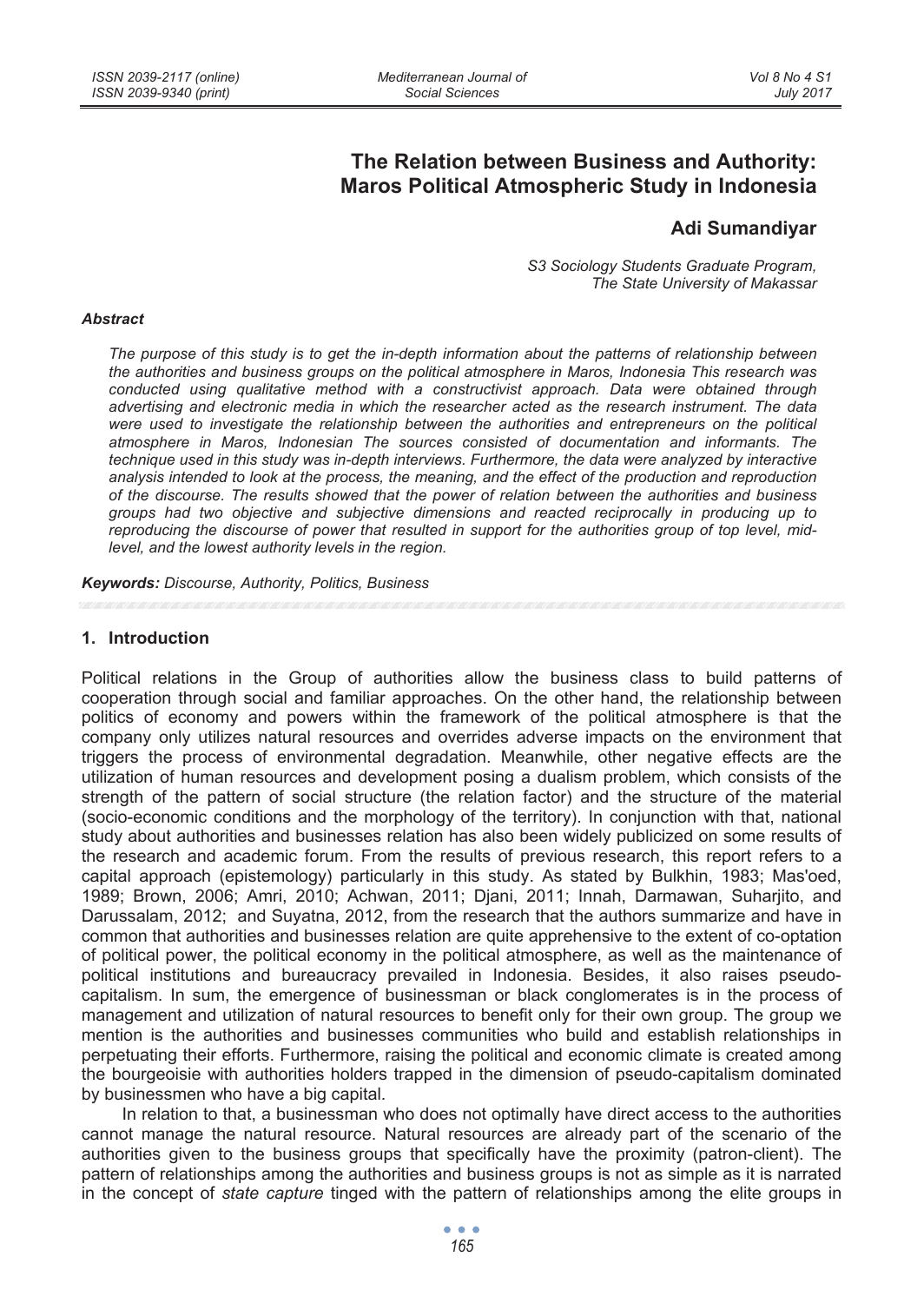| ISSN 2039-2117 (online) | Mediterranean Journal of | Vol 8 No 4 S1    |
|-------------------------|--------------------------|------------------|
| ISSN 2039-9340 (print)  | Social Sciences          | <b>July 2017</b> |

charge toward a business group. This is shown if business groups want to reach out directly to the public resources, some of which hold public office, including the parliamentary seats. Meanwhile, relations that are awakened by the economic profile is dominated by public sector (*state-driven economy*) that makes entrepreneurs become very dependent on the ruling elite groups. Thus, it is very contrast with the concept of *state capture*.

Substantively, previous research studies are concerned in the theme of relations of authorities and businesses discussing whether it is done in the context of international and national patterned on two main studies. *First*, some researchers suggested benefits and contributions generated through the relation between companies and countries that bring benefits on both sides and do not give a positive impact on society. *Secondly*, there are patterns of relationships conducted by both parties with regard to the rules that affect the environment or even the rules themselves designed to make the easiest progress of working process with a company possibly by giving bribes or commit collusion. Several scientific publications clearly shows that the political atmosphere still revolves around the classical tradition, in which the ontological reality is limited to the structural problems (social relations) and material problems (ontology relationship).

In connection with this, the political atmosphere has not kept its promises because it fails to provide a "road map" of ideology and operation towards *economic* development which is fair and equitable. This failure comes from a weakness in the field of *political economy* which initially lays on the foundation of political force but was subsequently defeated by the atmosphere of political interests. Novelty ontology as a *state of the art* research is then amplified by the sociological fact which indicates that the relation of power and business studies political atmosphere are contained in any activity development of companies located in the district of Maros and always decorated with the "clash of discourse" as a form of representation of multi-factor interests. On one hand, discourse reproduction that states (*Thesis*) the growth of company becomes more productive in activities as the main factor of the regional development through local revenue, employment, and is followed by economical informal sector growth and also poverty reduction. On the other hand, discourse reproduction of resistance (*antithesis*) which looks at the practice of the development of the company indicates a *patron-client* relationship between the ruling group and business group coming with an interest encased in a particular *clan* master and setting the policy direction related to the development of companies in Maros.

The existence and development of the company in Maros regency in the middle of social resistance can be caused not only by their real contribution to the welfare of society, but also their illicit relationship between the authorities and businesses. Therefore, this research comes up with the question to investigate the relationship pattern between the rulers of authorities and employer groups on the political atmosphere Maros in Indonesia?

## **2. Research Methods**

This research was conducted using qualitative method with a constructivist approach. Data were obtained through advertising and electronic media in which the researcher acted as the research instrument. The data were used to investigate the relationship between the authorities and entrepreneurs on the political atmosphere in Maros, Indonesian The sources consisted of documentation and informants. The technique used in this study was in-depth interviews. Furthermore, the data were analyzed by interactive analysis intended to look at the process, the meaning, and the effect of the production and reproduction of the discourse.

The research location was situated in Maros South Sulawesi province, Indonesia. the informants in this study were 16 people selected by using random sampling. The type of research data needed was primary data in the form of discursive practices (production and reproduction of discourse) and secondary data in the form of non-discursive practices (social events, economic and natural events) accompanying the group of power relations and business group as well as the result of the company's growth in Maros. Stages of data collection and analysis follow the cycle and take place continuously until complete, so the data becomes saturated. The concept includes *data reduction, data display, and conclusion: drawing or verifying.*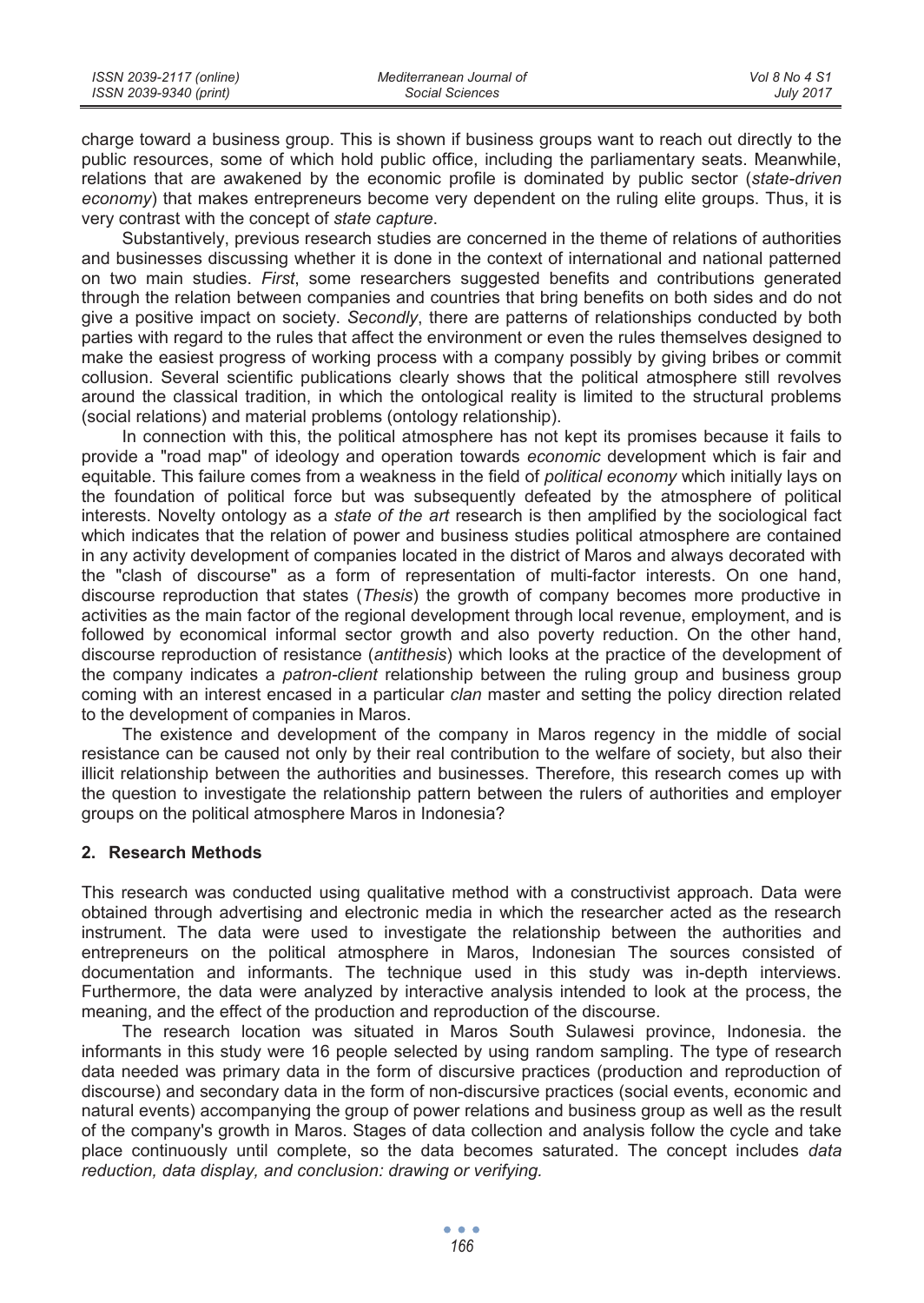### **3. Results and Discussion**

#### *3.1 Welfare discourse formation of companies*

Grouping discourse formation of companies welfare is a social reality that is built by two fundamental concepts i.e. authorities and knowledge. The birth of authorities by consciousness as a ruling class holds the power that open space in the established pattern of relations with entrepreneurs to develop businesses and immerse investment. Meanwhile, the practice of knowledge by leveraging the geographical conditions of the region, for example, the availability of land and Natural Resources (SDA) serves as the area development company.

The development of the company in various forms and manifestations has formed knowledge for the layman group about the company's presence both economically and socially through the creation of business climate. Citizens who belonged to the layman group assume that the status of the company development is a blessing and luck that can improve their social economy. Then this presumption is transformed into the leading energy driving the initiative to form the containing support so that the ruling class disburses all forms of discourse, so the facing can be easily accepted.

Formation corporate welfare discourse according to the logic above is a reality that is constructed by the attitudes and behaviour of the ruling class in the socio-economic life of citizens by making discourse. As stated by Foucault (1980), the power spreads everywhere *(power is omnipresent).* The power worked continuously in creating knowledge. In connection with it, the power always works through the construction of knowledge and the reason, in synergy with each other. The power is not possessed by another purpose that is not solely concentrated in the hands of individuals or the dominant structure, either by country, company, or organization, but rather by the power permeated the entire fabric of social relations-braid (Foucault, 1977 ).

The Foucault's point of view mentioned earlier still occurs nowadays particularly in terms of social welfare caused by the company. If Foucault theoretical view recognizes that power is not possessed in order to face the power of externalities, then this is contrary with the corporate discourse on welfare that has a philosophical awareness to citizens. The discourse of this corporate is manufactured and argued by the ruling class through the concept of extraordinary optimism milling to provide space support from the citizens in minimizing the effect of the actions of resistance and protest to the complexity often voiced by environmentalists and community leaders who focus on environmentalists.

Some of the ruling classes who have created their discourse begins to build strength by leveraging their knowledge. The rulers who are aware of this know this tendency very well, the strength of their authority will be able to bring relations with investors to immerse stocks and develop the company. Constructivist scheme played by the ruling executive agencies is the result of cognitive cooperation in interpreting relationships with entrepreneurs either by the existing entrepreneurs or with the new ones in order to build the cooperation between multi actors. As we all know particularly in this research the ruler of the executive branch refers to the government. The next government who takes the control system of government, bureaucracy, and political parties in the region contributes to the accountability of the mandatory entrusted to the head of the area.

Awareness of this collaboration then reflects in the existing power, and this is practiced in every postulated discourse. It occurs when the authority creates the discourse of welfare through the development of companies and industries in Maros. As affirmed by Foucault (1972), concerning the establishment of regulations discourse (the discursive regularities) covers several aspects, namely the object of production, production modalities of delivery, production concepts, and production strategies. This various discursive regulations determine an individual in sorting, classifying, and grouping the discourse about right and wrong, which ones are legitimate and which are not. Thus, the formation of discourse determines the pattern of social structure and pattern of the material structure. Therefore, it does not capture the realities of the power that is visible merely on the surface, but find and interpret the regularity of discursive formations as post-structural tradition. Discursive formations in human social relations do not stand alone and autonomously within the framework of objective truth, but the discourse becomes an integral part of the process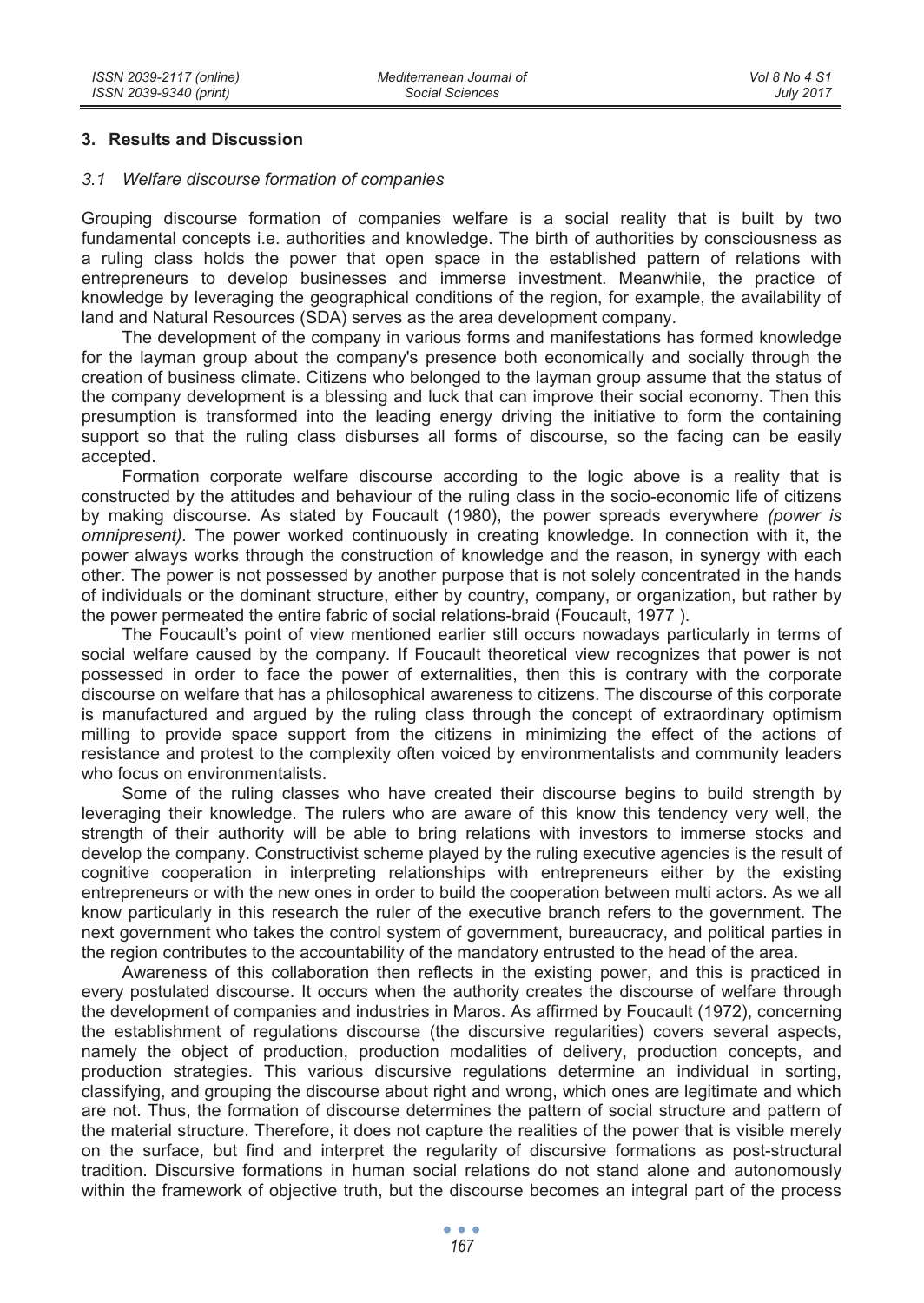and mechanisms of power.

Regarding to the formation of Foucault's discourse as confirmed by facts and data exploration results of research in Maros, the discourse structure is systematized by a ruling class that has an interest to develop the region. These groups of interest mentioned are the authorities of the executive. They are actually the ones that have an interest on behalf of regional development regarding the success in the regional industrial development-based development model by producing the arguments of the growing discourse among citizens, especially those who have a limited level of knowledge on Human Resources (HR). Therefore, the discourse itself also manages to enter the citizens' subconscious mind and considers it a form of success made by authorities of the executive institution so that the authorities of executive institution are labelled successful in their government. Consequently, the cognitive cooperation between the authorities of executives with a group of businessmen can be established i.e. the cooperation in terms of the regional development interest in the name of the locally-generated revenue development (PAD).

An interesting finding from the results of exploration and experiment in the study also come from the discourse of company and industrial development which is never found by the ruler of the legislature that produces welfare discourse that comes from the company. Generally, the authority of the executive produces this welfare discourse. The general meaning and subjective meaning from the discourse are then interpreted into a pattern of power relation that domain is owned and produced by the authority of the executive. Ruler of the legislature later then knows that the ruler of the executive in the stage of implementation is often shut themselves in the pattern of relation with entrepreneurs. It will be known when the industrial development program is about to be unveiled by the authorities of the executive institution.

Based on the these findings that the discourse of welfare are often argued by the executive institution that remains in line with the Foucault's view (1972), the discourse is characterized by the limitation of the object field, definitions, and perspectives of the most trusted and considered to be correct. Production and reproduction of discourse in the battle arena of multi-interests will produce dominant patterns of discourse and the discourse of the marginalized as the effects of contestation discourse.

Executive institutions produce discourse through the presence of the company's development for the welfare, however, the authorities of the legislature are often not aware with the company's development program. In fact, it is later known that the executive institution has established a partnership with entrepreneurs and investors to develop the company and to immerse shares. The viewpoints of other discourses produced by the authorities of the executive institution are on their Corporate Social Responsibility (CSR) during the development of big business which as well helps the citizens care about their community development, additionally it also helps increase original revenue (PAD) in Maros. The impact of this is that the impetus for the authorities of the executive to cooperate, but it can not be denied also that the source of the increase in revenue mostly from companies operating in Maros, because other sources of local revenue also come from the tourism, agriculture, and other leading sectors in Maros.

The social structure is the proximity factor between the rulers and businessmen. Employers often take advantage of the proximity factor for subsequent political lobbying regarding to the budget and passed a plan of activities undertaken in the project area. Meanwhile, the structure of the material is covering the scope of projects undertaken. How big the advantage of the project work also comes from multifactor inputs that play important role in passing the further project that is treated separately. Consequently, when evaluating the expected outcome the result is far from reality. This dimension often makes citizens become giddy, on one hand, the project is functioned as a facility and the main means of supporting all the activities, but on the other hand the project is not in line with expectations expected by citizens.

## *3.2 Formation of discourse risks companies*

In understanding the discursive formation, Foucault (1972) argues that archaeological approach is intended to assess the differences of discourse in each scene of civilization. In this case it is known that there are two kinds of contradictions namely; (1) the contradiction that only appears on the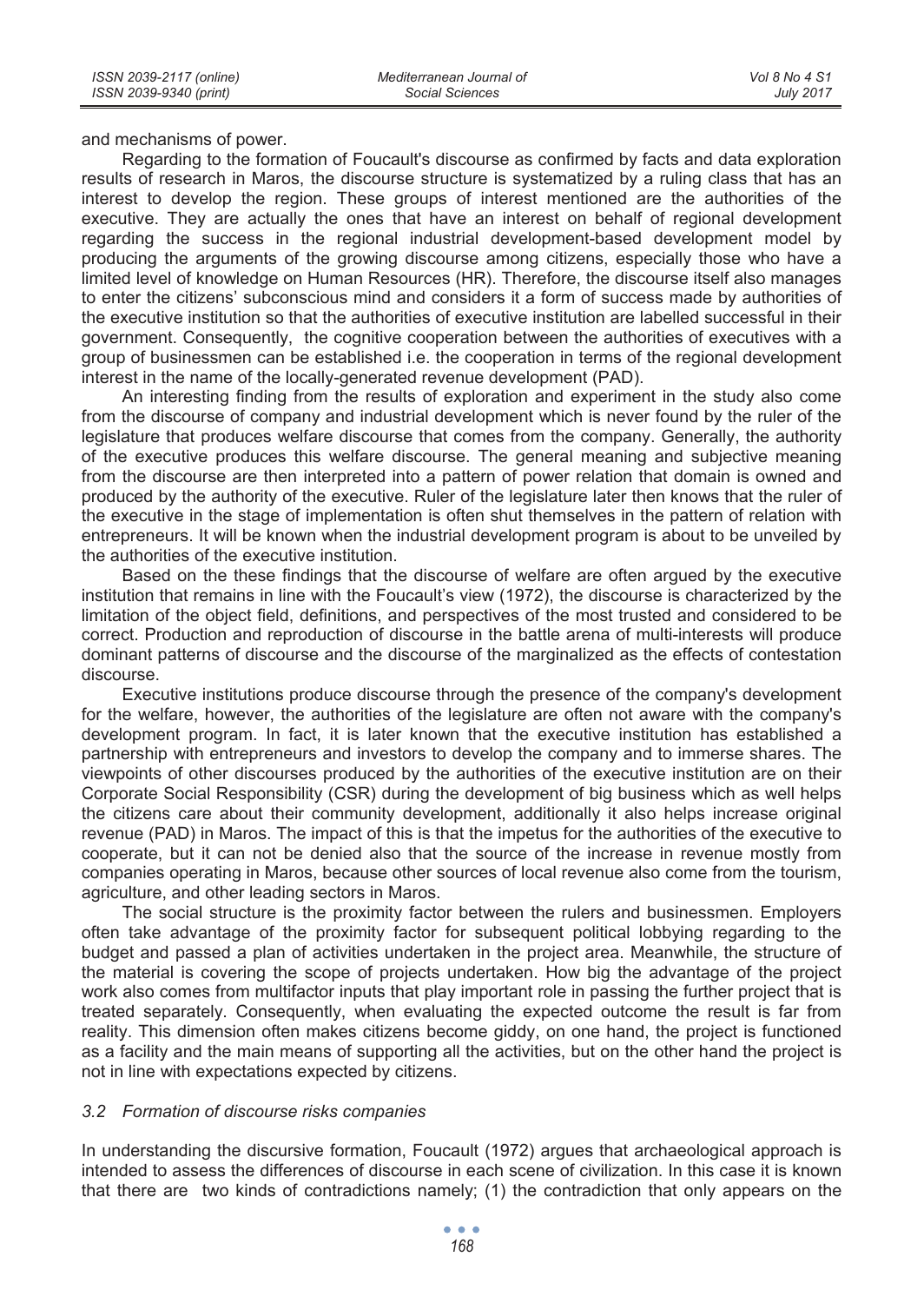surface that will be lost if the unity of discourse is observed extensively; and (2) involving various fundamental contradictive discourses. Foucault (1972) argues that further archaeological approach, positivity interpreted as a sphere of communication (unified discourse) of a discourse that is scattered everywhere. Where the use of benchmarks is a priority in historical statement contained in any factor, resulting in a medium that uses the archive. Historical prior discourse contained in any statement of the actor that led to the use of the archive is the discourse of the violations caused by the operation of the company. Damage and destruction of the violation in question is an endemic area resulting in the ecology of karsts rock that is possibly endangered. The violation is in which the company was found to be in accordance with their operational license to conduct exploration and exploitation activities around the area of karst ecology in Maros. Meanwhile, the discourse discursive milling sourced from discourse risk companies created is the only ruling siding with the businessmen. Other discussions are also on their Political and interest conspiracy among authorities and businessmen to create a policy that is more likely to favour businessmen than the welfare of the citizens. These policies are often created by licensing company that does not think of the interests of society in general, especially those who stay at the location of the company, and then the company permission is issued through collusion between authorities and businessmen.

According to the impressive views in the production and reproduction of Foucault discourse, it is something that Foucault describes as discontinued, hold, series, and cracking (*rupture*). Foucault (1972) states that every period of civilization undoubtedly has its own uniqueness. The specificity of each civilization identity determined by three dominant pillars, such as; (1) discourse; (2) power; and (3) knowledge. These three components can not be mutually separated, inasmuch as these three pillars synergize with each other in the civilization of knowledge (*episteme*).

The discourse concept that is often argued by the government who often produces the assumption that the company development is a particular supporting aspect in the improvement of the region's economy. However, the environmentalis and the society argued that such condition has brought detrimental impact to the surrounding. Furthermore, the concept of authority is a natural right that belongs to the authorities in producing a discourse to affect or even to create a positive statement that is used to influence the public paradigm, thus it could be accepted by the communities.

Another concept which is usually applied by the governemtn is the establishment of company development regulation model by modifying a number aspect. As consequence, people will perceive themselves as being made free from discrimination and regard it as a friendly evironmental company. Regarding the objective to investigate the cracks (*ruptures*) civilization of each episteme series, Foucault (1972) refers the concept of archaeology approach requires researchers to examine the features of civilization because *episteme* is not the one which appears in civilization, but what has been hidden behind its science domination in the past.

An interesting point in the studies is that the companies are suspected of damaging the ecology of karsts through the creation of business climate. Companies that created the business climate are often alleged to have committed the act of damage the environment. This allegation has a variety of motives, ranges from exploration to exploitation, dredging soil, destruction of roads, air pollution due to dust, pollution of the environment through waste company's operations, damage to biodiversity, and cracks that occur on the wall of rocky mountain and has carvings of original ancestors' image. Meanwhile, the company business model programs and projects promoted by the government are rarely found trespassing and damaging to the environment because of their business focuses on providing goods and secrive. Understanding the discourse on ideology inserted in discourse practice depends on the views, expressed the ideology as a practice that is operated in daily meaning production, on the contrary, the meaning is mobilized to maintain the power of relations (Thompson, 1990). This focus is contrast with the conception of ideology in many Marxist approaches. Marxists are not interested in the structure of certain ideologies, or on how an ideology is articulated in specific social contexts. However, they have provided ideology treatment as an abstract value system that is functioned as a social appeal (social pulling factor), which is interesting and binds people together thus strengthens the social order.

Based on the Fairlough theory; Chouliaraki and Thompson, the phenomena of relation in authotrities and in business in Maros is identified through the discourse of complaints occurred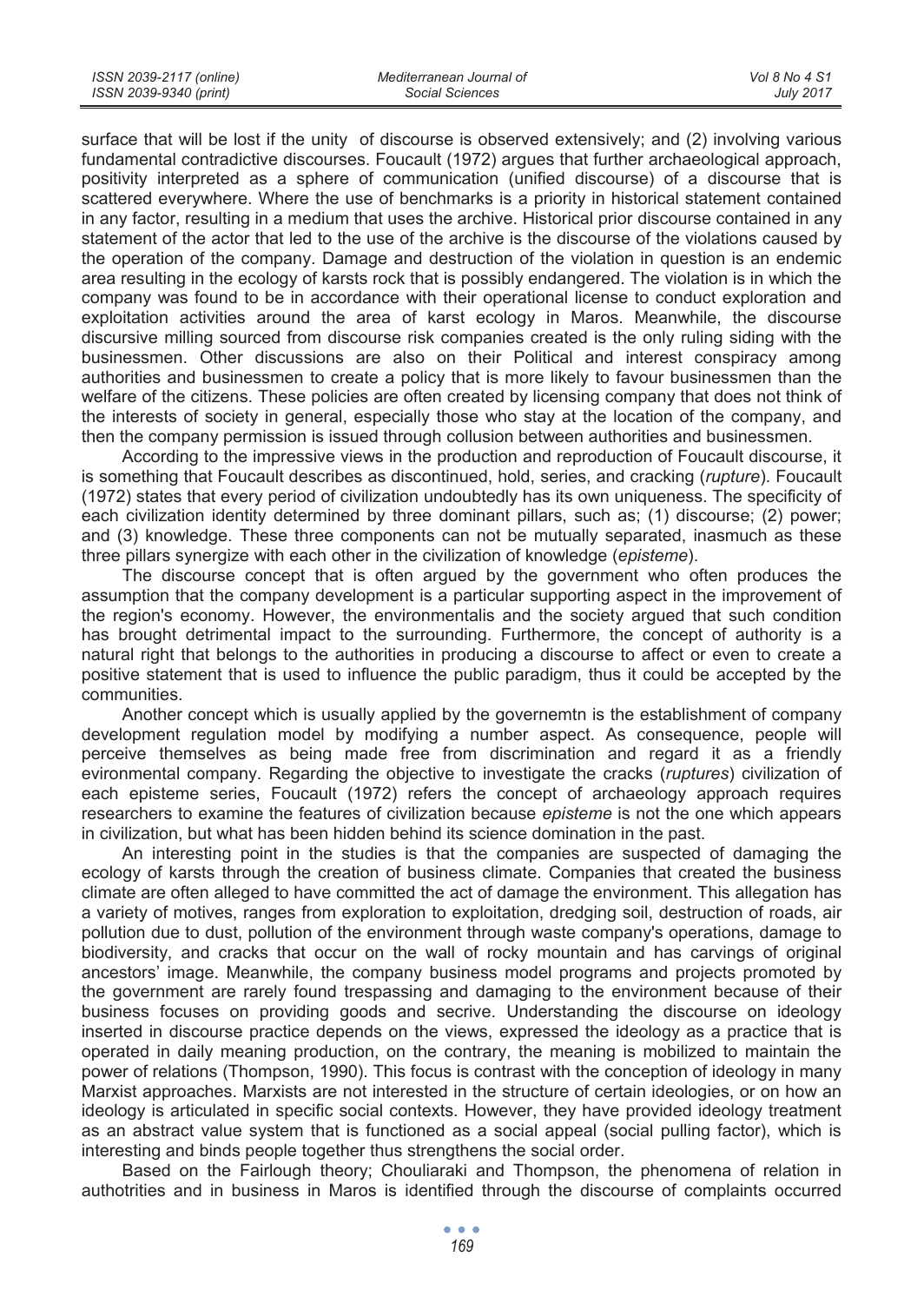*Vol 8 No 4 S1 July 2017*

among citizens, especially for local residents who felt the impact of the un-integrity through the environmental damage is caused by the exploration and exploitation activities made by the company. An exploration and exploitation activity then becomes a scourge worrying the people as a threat of the crop fields and also the occurrence of abrassion around the river mouth affecting the agricultural productivity. The response of the discourse mentioned by the excevutive authorities is argued through the permissions that have been bagged by these mining companies which are in accordance with the mechanisms and rules revailed. Starting of licensing of Environmental Impact Assessment (EIA) to Environmental Monitoring Effort (UPL) conducted by the Department Regional Environmental Agency (BLHD) are the same with the existing mechanisms. Besides, the authorities of the legislature state another pretext i.e. when the company wants to set up citizens to agree for signing an agreement to establish a company agreement with all the risks that will occur in the future.

Based on Gramsci's theory of hegemony that was developed by Fairlough and Laclau, the truth of social reality is the ruler producing discourses for increasing revenue (PAD) to argue the opinion that the company's development was a blessing for the region especially for the citizens of the local community. Based on the availability of employment opportunities and the potential effect the economic improvement of the community. Ruling group then claimed that the group had succeeded in delivering its territory to escape from poverty after increasing the PAD obtained from the company development, hereinafter referred to as the creation model of social phenomenon selfimage for the rulers in perpetuating his power which often also leave the parties' color in making political decisions and ruling himself as a politician, in order to perpetuate its power. This is in line with what Laclau and Mouffe said related to the concept of meaning reproduction and substitution. In general terms, it refers to political act. *Political* in discourse theory should not be understood as an, for example, a political party's all mostly just talk about political representation and power. However, politics is regarded as a broad concept and refers to how we construct social phenomena in ways that the other ways. Laclau and Mouffe understand politics as civil society organizations from one particular side in a way that negates all possibility of other ways.

The concept of power in Laclau and Mouffe's approach is closely related to political concepts and objectivity (Laclau, 1990). Power should not be understood as something that belongs to the people and is exercised over others, rather something that can generate a social world. It may seem strange if you use the word "power" to describe the power and process to create our social world and make the social world to be meaningful for us. However, the understanding of this rule is emphasized on the dependence of the social world. The power of authority is the one who created our knowledge, our identity and how we relate to each other as a group or individual. Knowledge, identity, and social relationships depend on the particular time, they all produce a certain form, but it could have been and could be different.

## *3.3 The political atmosphere in the pattern of power relations and business in Maros*

Data exploration motives political atmosphere in the pattern of power relations and business in Maros is so "sexy" to be used as experimental materials in this writing. This is due to the political motives of the atmosphere in Maros is full with wide range and variety of interests. A wide and diverse form of interests is contained in a success team during the election of Regional Head Candidate, as well as those who have a biological relationship or closeness with the Regional Head. Those who joined the Success Team in the election of candidate regional head are their backgrounds as businessmen, politicians, bureaucrats, public figures, to academics. The goal is to join and become part of the circle of political power. A wide variety of backgrounds has then opened the room to form a pattern of relationships between rulers and those who have a stake and support during the election of Regional Head.

Capital, power, and support are very important in a political atmosphere conditions. Especially for supporting background as a businessman with money, the consequences of political deals that happen are by way of policy transactions. Transactions of this policy often seen in the process and in the government work plan that directs the project, and project procurement services, to open the business climate. For politicians who have knowledge and expertise in formulating winning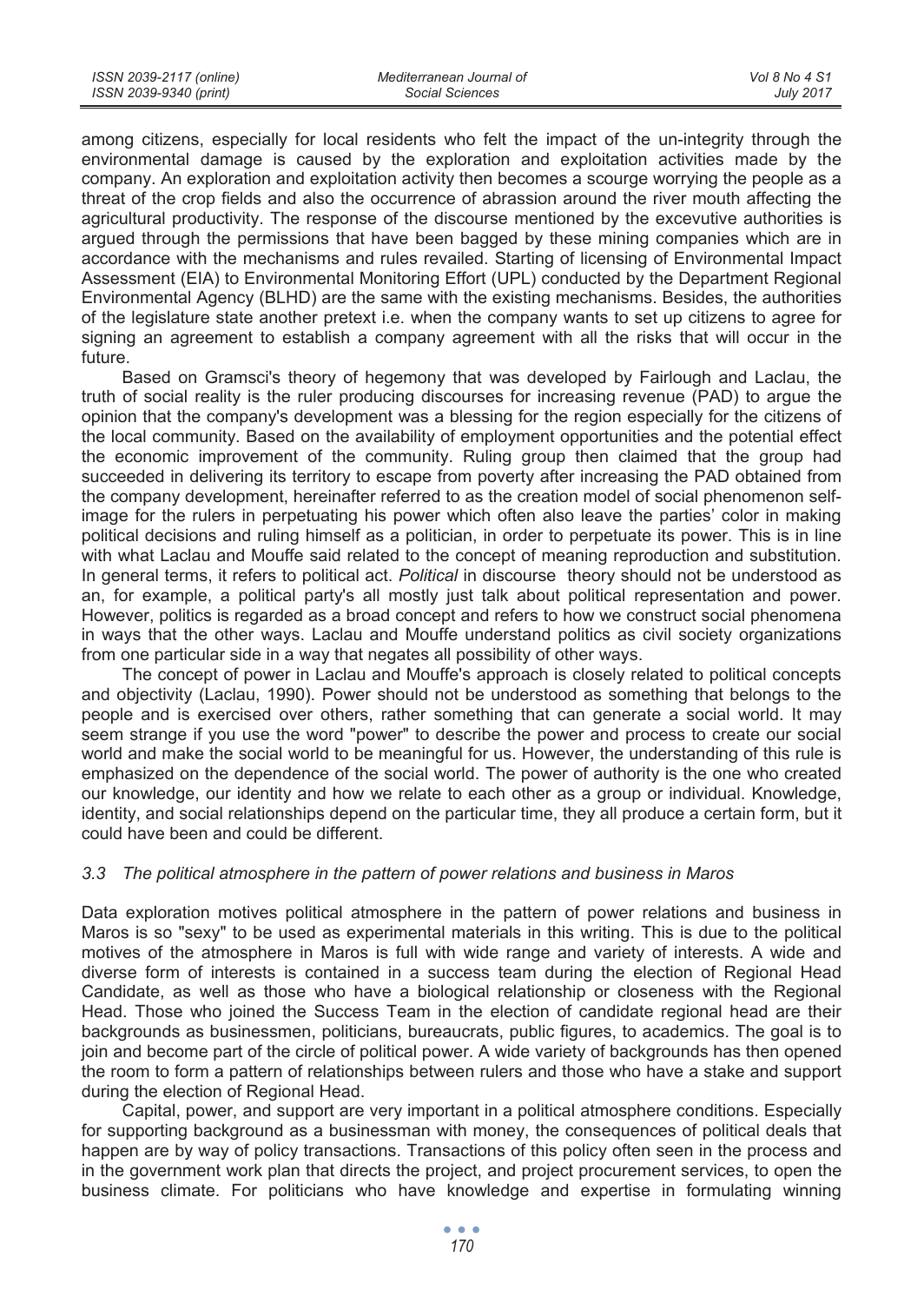strategies in the future will be one of the policy makers, especially in the handling of construction and project tenders were considered to have a symbol of "wetland". As for public figures to the academics generally, they will be placed as part of a constituent or a team in the implementation of the wheels of government, such as expert staff. The focus of the study is those whose background as a successful businessman who has also made one of the candidates for the head election to sit on his authority chairs. So it is not an uncommon businessman who was willing to sacrifice all its resources indirectly already pocketed "memorandum tickets political agreement" between the rulers who have been successfully elected in the election of Regional Head.

A political agreement is continually used as a reference to create a program that leads to the development but not least also for the splashing of consensus among employers with rulers who had already had a political promise during the campaign first. This can be observed in the early days after the announcement of the establishment of the Regional Head. We can check through the sudden emergence of foreign investors-burying its stake to develop the early days of the Regional Head office. Transaction policy of the relationship pattern between authorities and entrepreneurs is generally in the form of construction of new buildings, renovation of the new building, repaired facilities and roads infrastructure, concreting program, program lighting street lamps and decorative lighting, as well as improving crop median along the streets of the capital. One of the transaction is often found in several inaccuracies and irregularities including for example the program that is not in accordance with the aspirations of citizens, then the program is not targeted therefore inversely proportional to what is expected by citizens. The Regional Head-building in accordance with the vision of their mission causes the program mismatches during the campaign that is not consistent with the fact that occurs in the field. In this vision and mission often inserted interests among the political groups multifactor playing backstage power. This is in harmony with the thought Hay, 1997 (Keith Faulks, 2012), the basis of the establishment of Hay, which proposes that any analysis of power consider these factors, among others: (1) the type of power; (2) the resources of power; (3) the method of power; (4) the power structure, (5) the site of power; and (6) as a result of power.

The findings in this research exploration ranges from the aspects of power relations and business. There are three important dimensions that occur in the political atmosphere phenomenon in Maros, Indonesia. *First*, the dimensions of power can be influenced by political relations and businesses that have been built during the run as Regional Head Candidate, *secondly*, the dimensions of power have a pattern that are dynamical according to the needs among multifactor in which there are some political interests and businesses to change the development of the policy direction, *third*, the dimension of power is more likely to lead to the aspirations of the relationships built through political conspiracy and businesses. These three dimensions are often struggling and milling in Maros area of political atmosphere in Indonesian.

## **4. Conclusion**

The conclusion that can be formulated in this study is that the relationship with the ruling group and business owner groups on the political situation in Maros grows and expands in two dimensions: subjective and objective dimensions. Both of these dimensions influence reciprocally in producing up to reproduce the discourse of power that resulted in support for the ruling group top level, intermediate level, to decline to its lowest level in local authorities. Support this power is also expected to flow to communities with the hope that the cooperation program which the authorities and entrepreneurs who have succeeded and received a positive response created. At first the discovery of the relation employer groups subjectively understood as a relationship to develop the potentials of the region through equity investment, the development of the business sector, the development projects and programs of the ruling as well as the creation of business climate.

While objectively, in practice, in which the actor entrepreneurs engaged in the execution of projects and government programs generally they have closeness with the authorities. Pattern is seen in the proximity of family relationships as well as a board member of the ruling political party. So it is easy to obtain the information for entrepreneurs to work on the project activities and programs that have been planned in advance by the authorities. In the construction activities of project activities and programs of the government, Violations of law are commonly found with